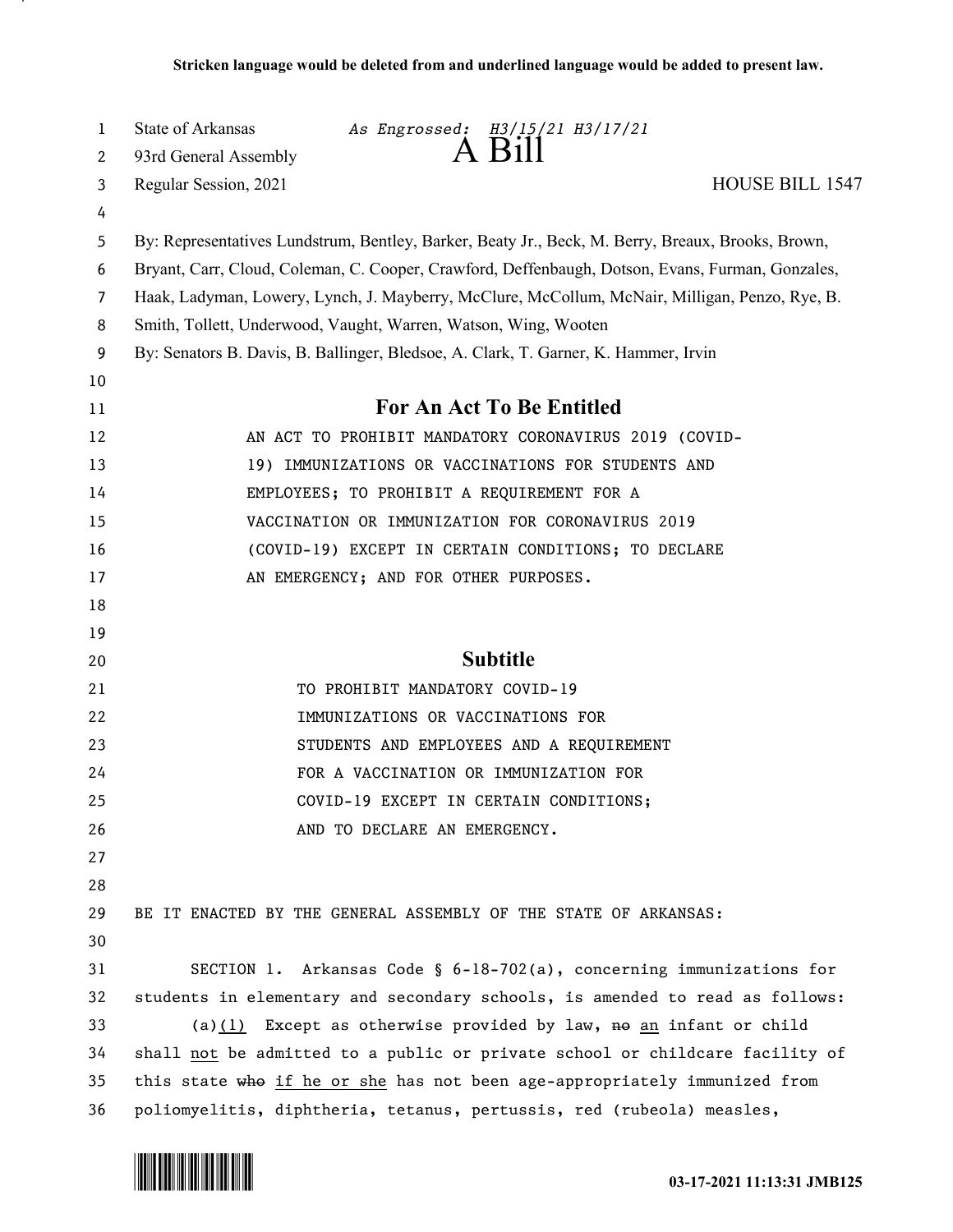## As Engrossed: H3/15/21 H3/17/21 121 122 122 123 123 1247

| $\mathbf{1}$ | rubella, and other diseases as designated by the State Board of Health, as  |
|--------------|-----------------------------------------------------------------------------|
| 2            | evidenced by a certificate of a licensed physician or a public health       |
| 3            | department acknowledging the immunization.                                  |
| 4            | (2)(A) However, a public or private school or childcare facility            |
| 5            | of this state shall not require or mandate an infant or child to receive an |
| 6            | immunization or vaccine for the coronavirus 2019 (COVID-19) in order to be  |
| 7            | admitted to a public or private school or childcare facility of this state. |
| 8            | Subdivision $(a)(2)(A)$ of this section shall expire two<br>(B)             |
| 9            | (2) years from the date that the United States Food and Drug Administration |
| 10           | approved the immunization or vaccination for coronavirus $2019$ (COVID-19). |
| 11           | SECTION 2. Arkansas Code Title 11, Chapter 5, is amended to add an          |
| 12           | additional subchapter to read as follows:                                   |
| 13           |                                                                             |
| 14           | Subchapter 6 - Prohibition on Mandatory Vaccination for Coronavirus 2019    |
| 15           | <u>(COVID-19)</u>                                                           |
| 16           |                                                                             |
| 17           | 11-5-601. Definitions.                                                      |
| 18           | As used in this subchapter:                                                 |
| 19           | (1) "Coerce" means:                                                         |
| 20           | (A) The use of physical violence, threats, intimidation,                    |
| 21           | or retaliation with the purpose of causing a reasonable individual of       |
| 22           | ordinary susceptibilities to acquiesce when the individual otherwise would  |
| 23           | not;                                                                        |
| 24           | $(B)(i)$ The act of making conditional a private or public                  |
| 25           | benefit, including without limitation employment, promotion, or another     |
| 26           | employment benefit, with the purpose of causing a reasonable individual of  |
| 27           | ordinary susceptibilities to acquiesce when the individual otherwise would  |
| 28           | not.                                                                        |
| 29           | However, other positive incentives that are above or<br>(ii)                |
| 30           | beyond any expected compensation or benefit of employment shall not be      |
| 31           | included under the term "coerce"; or                                        |
| 32           |                                                                             |
| 33           | The use of any other means with the purpose of causing<br>(C)               |
| 34           | a reasonable individual of ordinary susceptibilities to acquiesce when the  |
| 35           | individual otherwise would not;                                             |
| 36           | (2) "Employee" means a person who:                                          |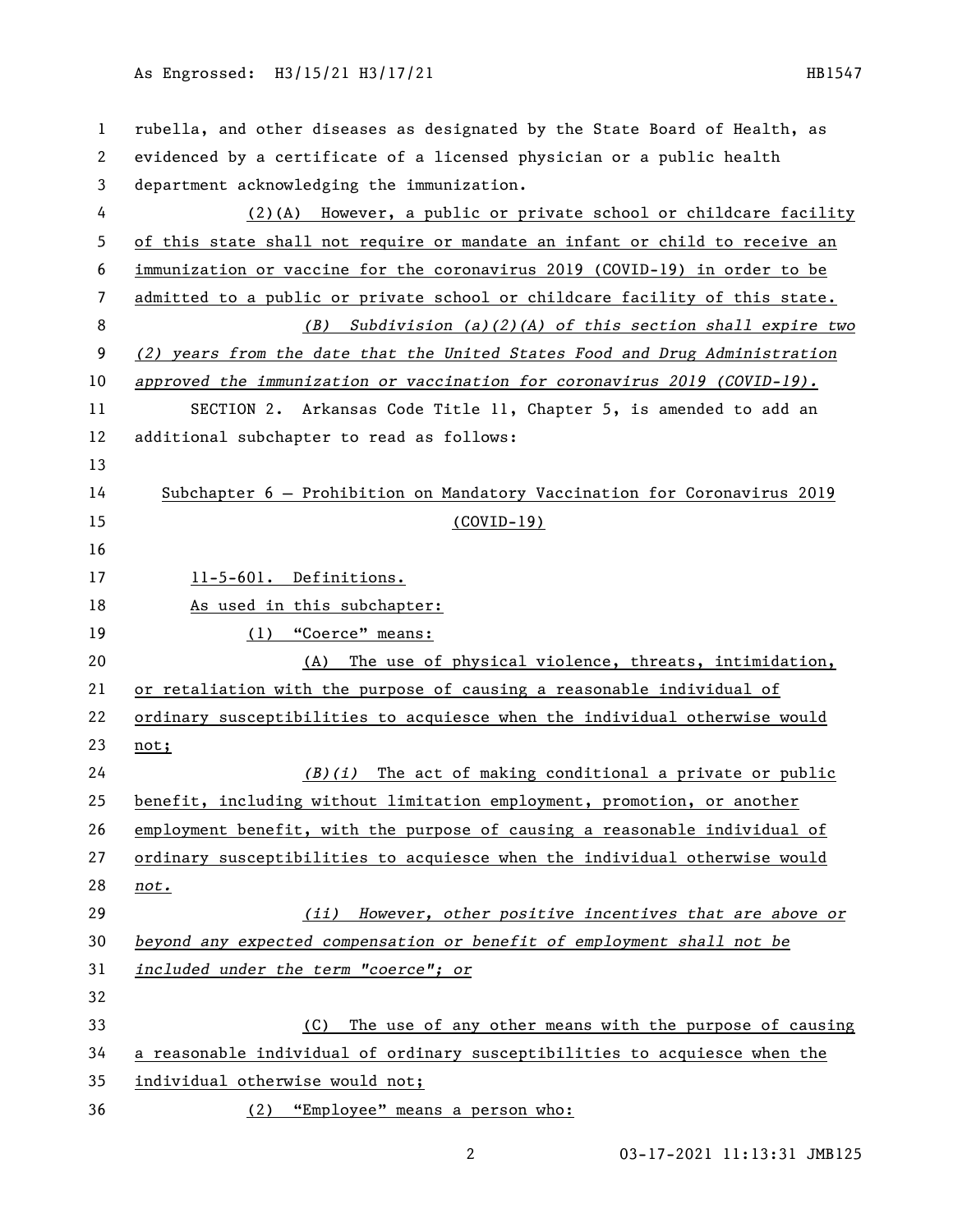| $\mathbf{1}$   | Is employed by an employer; or<br>(A)                                         |
|----------------|-------------------------------------------------------------------------------|
| $\mathbf{2}$   | Contracts to perform certain work away from an<br>(B)                         |
| 3              | employer's premises, uses his or her own methods to accomplish the work, and  |
| 4              | is subject to the control of the employer only as to the results of performed |
| 5              | work; and                                                                     |
| 6              | "Employer" means:<br>(3)                                                      |
| $\overline{7}$ | An individual, partnership, association, corporation,<br>(A)                  |
| 8              | commercial entity, this state, or a political subdivision of this state; or   |
| 9              | A person or a group that acts directly or indirectly<br>(B)                   |
| 10             | in the interest of or in relation to an individual, partnership, association, |
| 11             | corporation, commercial entity, this state, or a political subdivision of     |
| 12             | this state.                                                                   |
| 13             |                                                                               |
| 14             | 11-5-602. Prohibition on mandatory vaccination for coronavirus 2019           |
| 15             | $(COVID-19) - Immunity.$                                                      |
| 16             | (a) An employer shall not require or mandate an employee to receive an        |
| 17             | immunization or vaccination for coronavirus 2019 (COVID-19) as a condition of |
| 18             | employment.                                                                   |
| 19             | (b) An employer shall not:                                                    |
| 20             | (1) Coerce an employee into consenting to receive an                          |
| 21             | immunization or vaccination for coronavirus 2019 (COVID-19);                  |
| 22             | (2) Create a hostile work environment for an employee who does                |
| 23             | not consent to receive an immunization or vaccination for coronavirus 2019    |
| 24             | $(COVID-19);$                                                                 |
| 25             | Withhold the opportunity for career advancement from an<br>(3)                |
| 26             | employee who does not consent to receiving an immunization or vaccination for |
| 27             | $coronavirus 2019 (COVID-19);$                                                |
| 28             | (4) Withhold a salary, wage increase, insurance, or insurance                 |
| 29             | discounts from an employee who does not consent to receiving an immunization  |
| 30             | or vaccination for coronavirus 2019 (COVID-19); or                            |
| 31             | (5) Dismiss an employee without offering a reasonable                         |
| 32             | accommodation, if possible, based on the decision of the employee to withhold |
| 33             | consent to receiving an immunization or vaccination for coronavirus 2019      |
| 34             | $(COVID-19)$ .                                                                |
| 35             | (c)(1) An employer is immune from civil liability for damages or              |
| 36             | injuries resulting from exposure of an employee to coronavirus 2019 (COVID-   |

03-17-2021 11:13:31 JMB125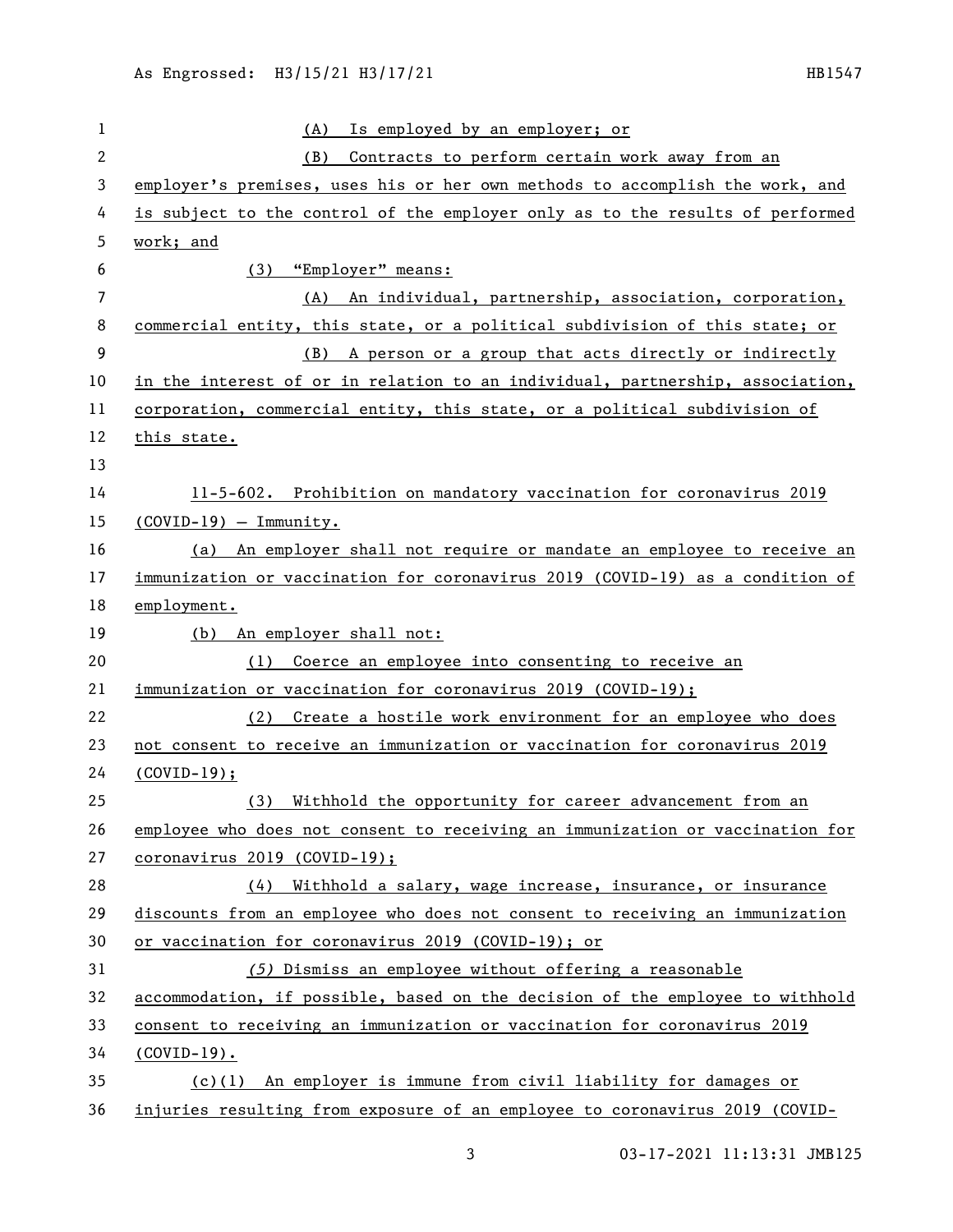As Engrossed: H3/15/21 H3/17/21 121 122 122 123 123 1247

| 1  | 19) on the premises owned or operated by the employer.                        |
|----|-------------------------------------------------------------------------------|
| 2  | Immunity under this section does not apply to willful,<br>(2)                 |
| 3  | reckless, or intentional misconduct resulting in injury or damages or extend  |
| 4  | to workers' compensation benefits paid by or on behalf of an employer to an   |
| 5  | employee under the Workers' Compensation Law, § 11-9-101 et seq., or a        |
| 6  | comparable workers' compensation law of another jurisdiction.                 |
| 7  |                                                                               |
| 8  | 11-5-603. Sunset.                                                             |
| 9  | This subchapter shall expire two (2) years from the date that the             |
| 10 | United States Food and Drug Administration approved the immunization or       |
| 11 | vaccination for coronavirus 2019 (COVID-19).                                  |
| 12 |                                                                               |
| 13 | SECTION 3. Arkansas Code Title 20, Chapter 7, Subchapter 1, is amended        |
| 14 | to add an additional section to read as follows:                              |
| 15 | 20-7-141. Prohibition on requirement for vaccination or immunization          |
| 16 | for coronavirus 2019 (COVID-19) - Definitions.                                |
| 17 | (a) As used in this section:                                                  |
| 18 | (1) "Early learning center" means a child daycare center, Early               |
| 19 | Head Start center, Head Start center, or stand-alone prekindergarten not      |
| 20 | attached to a school;                                                         |
| 21 | (2) "Permanent disability" means a medically determined                       |
| 22 | condition, whether due to injury or disease, that is permanent and            |
| 23 | substantially affects one (1) or more major life activities of an individual; |
| 24 | and                                                                           |
| 25 | (3) "School" means:                                                           |
| 26 | An elementary school;<br>(A)                                                  |
| 27 | A secondary school;<br>(B)                                                    |
| 28 | A kindergarten;<br>(C)                                                        |
| 29 | A college;<br>(D)                                                             |
| 30 | A university;<br>(E)                                                          |
| 31 | A proprietary school; or<br>(F)                                               |
| 32 | A vocational school.<br>(G)                                                   |
| 33 | If a vaccine or immunization for coronavirus 2019 (COVID-19)<br>(b)           |
| 34 | approved by the United States Food and Drug Administration is not available,  |
| 35 | an individual is not required to receive a vaccination or immunization for    |
| 36 | coronavirus 2019 (COVID-19):                                                  |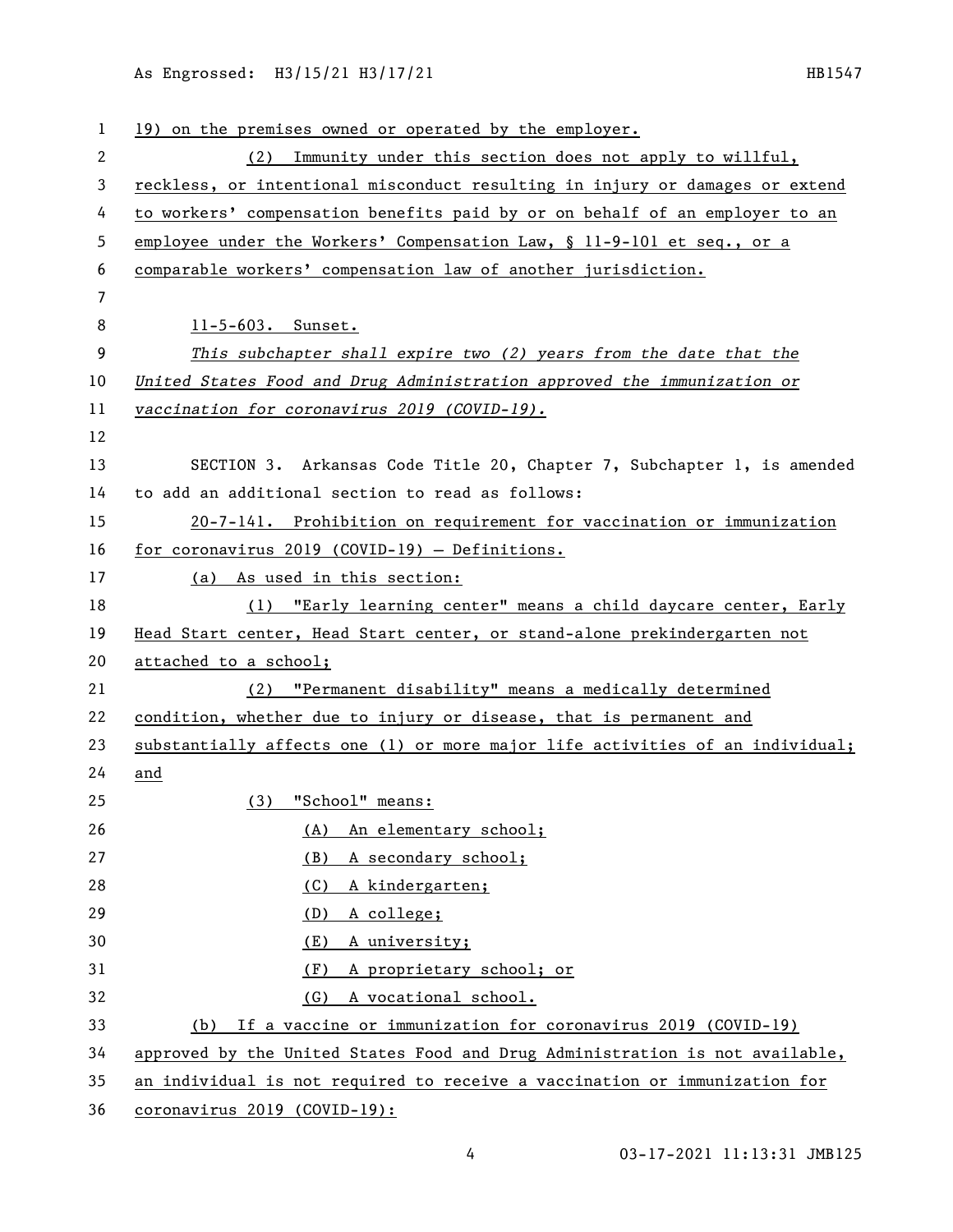| 1  | For enrollment in a school or early learning center;<br>(1)                   |
|----|-------------------------------------------------------------------------------|
| 2  | (2)<br>As a condition of employment; or                                       |
| 3  | As a condition for obtaining a licensure, certificate, or<br>(3)              |
| 4  | permit.                                                                       |
| 5  | If a vaccine or immunization for coronavirus 2019 (COVID-19)<br>(c)           |
| 6  | approved by the United States Food and Drug Administration is available, an   |
| 7  | individual is not required to receive a vaccination or immunization for       |
| 8  | coronavirus 2019 (COVID-19) for the circumstances described in subdivisions   |
| 9  | $(b)(1)-(3)$ of this section if the vaccination or immunization:              |
| 10 | (1) Has not been approved by the United States Food and Drug                  |
| 11 | Administration for at least two (2) years;                                    |
| 12 | Is contradicted for a medical reason;<br>(2)                                  |
| 13 | Is against a religious or philosophical reason; or<br>(3)                     |
| 14 | $(4)$ Is against the objection of a parent or guardian if the                 |
| 15 | individual is a minor.                                                        |
| 16 | $(d)(1)$ The department shall maintain information and data about the         |
| 17 | safety and efficacy of any vaccination or immunization for coronavirus 2019   |
| 18 | (COVID-19) approved by the United States Food and Drug Administration,        |
| 19 | including without limitation information and data on any risk of harm         |
| 20 | associated with the administration of the vaccination or immunization, on the |
| 21 | department's website.                                                         |
| 22 | The information and data described in subdivision $(d)(1)$ of<br>(2)          |
| 23 | this section shall be presented in a manner that is understandable and        |
| 24 | accessible to all individuals.                                                |
| 25 | (e) An individual shall not be discriminated against or coerced in any        |
| 26 | way for refusing to receive a vaccination or immunization for coronavirus     |
| 27 | <u>2019 (COVID-19).</u>                                                       |
| 28 |                                                                               |
| 29 | SECTION 4. Arkansas Code § 20-78-206(a)(2)(A), concerning the rules           |
| 30 | promulgated by the Division of Child Care and Early Childhood Education       |
| 31 | within the Childcare Facility Licensing Act, is amended to read as follows:   |
| 32 | $(2)(A)(i)$ However, $A\theta$ a childcare facility shall not continue to     |
| 33 | admit a child who has not been age-appropriately immunized from               |
| 34 | poliomyelitis, diphtheria, tetanus, pertussis, red (rubeola) measles,         |
| 35 | rubella, and any other diseases as designated by the State Board of Health    |
| 36 | within fifteen (15) program days after the child's original admission.        |

03-17-2021 11:13:31 JMB125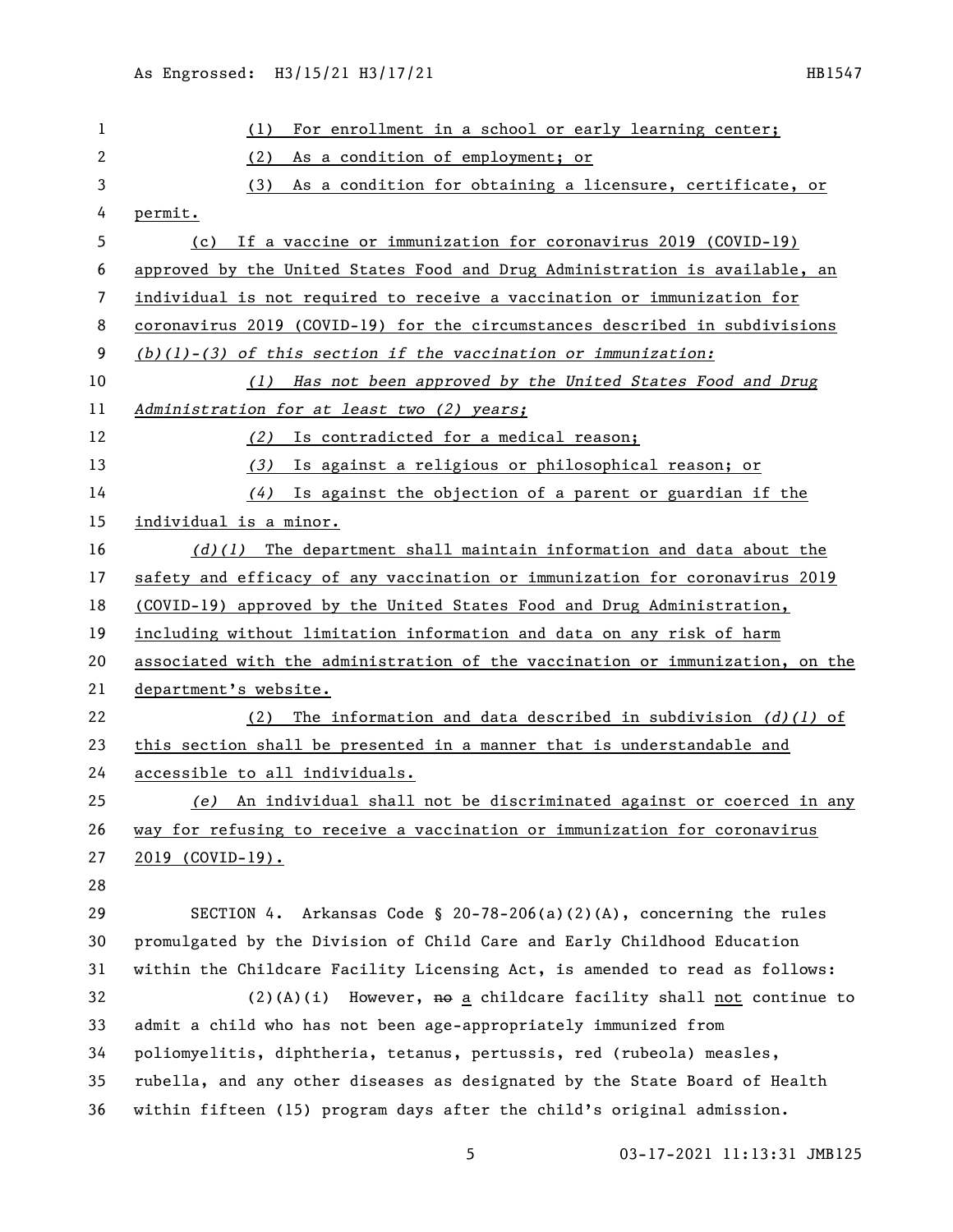(ii)(a) The immunization shall be evidenced by a certificate of a licensed physician or a public health department acknowledging the immunization. (b) The division shall consult with the Secretary of the Department of Education or his or her designated representative in regard to rules relating to education. (iii)(a) However, a childcare facility shall not require or mandate an infant or child to receive an immunization or vaccine for the coronavirus 2019 (COVID-19) in order to be admitted to a childcare facility. *(b) Subdivision (a)(2)(A)(iii)(a) of this section shall expire two (2) years from the date that the United States Food and Drug Administration approved the immunization or vaccination for coronavirus 2019 (COVID-19).* SECTION 5. DO NOT CODIFY. ARKANSAS CODE REVISION COMMISSION AUTHORIZATION. The Arkansas Code Revision Commission is directed to remove this act *from the Arkansas Code upon the expiration of the terms of this act. SECTION 6. DO NOT CODIFY. TEMPORARY LANGUAGE. Conditional mandate for vaccination. (a) If a variant of coronavirus 2019 (COVID-19) occurs and mutates to be a more virulent strain that impacts children within two (2) years from the date that the United States Food and Drug Administration approved the immunization or vaccination for coronavirus 2019 (COVID-19), then the Secretary of the Department of Health and the Governor shall request a meeting within two (2) weeks of discovery of the virulent strain of the: (1) Senate Committee on Public Health, Welfare, and Labor; and (2) House Committee on Public Health, Welfare, and Labor. (b)(1) In the meeting described in subsection (a) of this section, the Senate Committee on Public Health, Welfare, and Labor and the House Committee on Public Health, Welfare, and Labor shall make recommendations regarding vaccination of children. (2) The recommendations shall be presented to the Legislative* 

*Council for approval.*